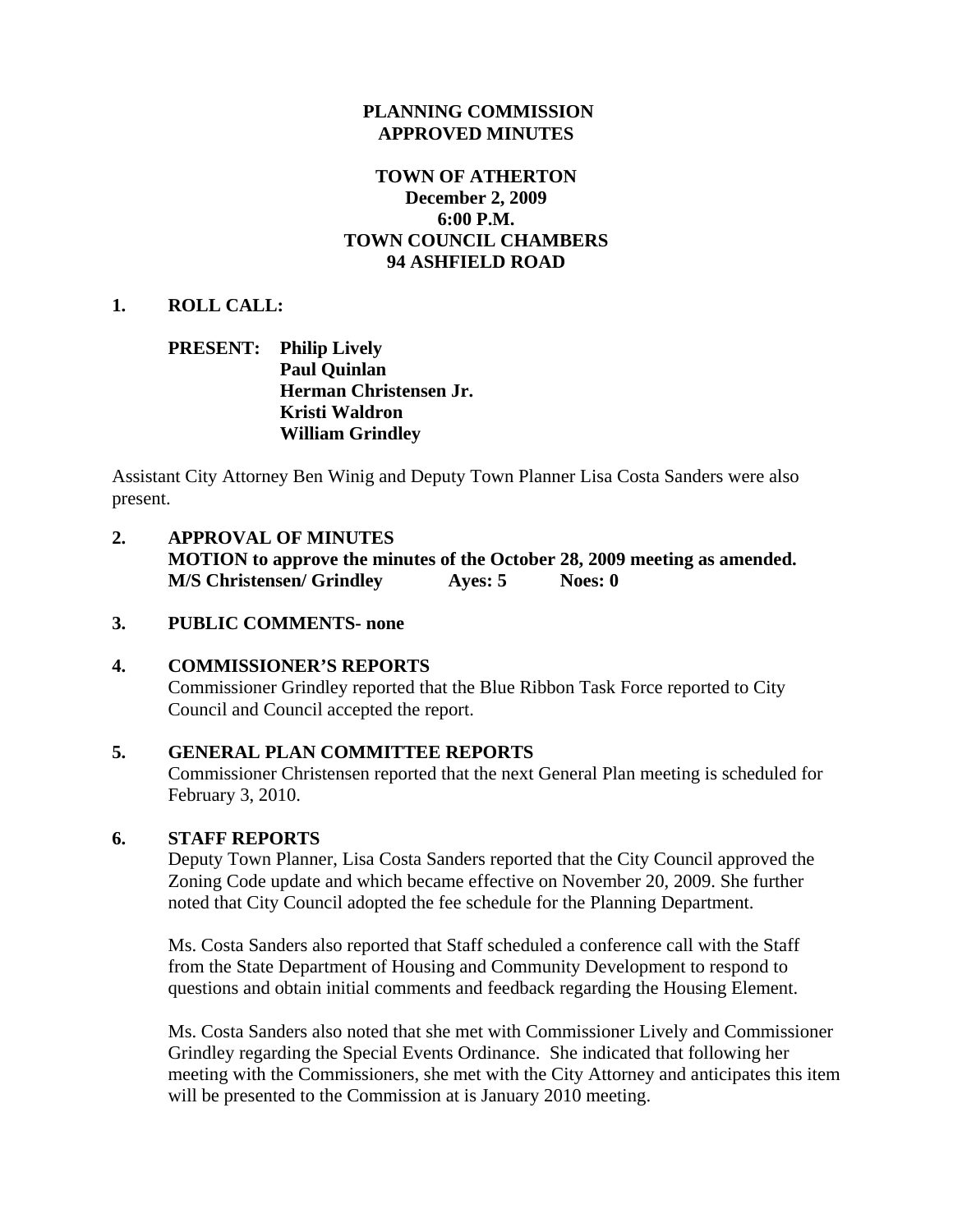December 2, 2009, Approved Planning Commission Minutes Page 2

### **7. NEW BUSINESS**

### **Annual Plan Master Update from Sacred Heart Schools, 150 Valparaiso**

Deputy Town Planner, Lisa Costa Sanders introduced Sandy Dubinsky, representative for Sacred Heart Schools.

Commissioner Lively questioned how many neighborhood group meetings have been held to date. Ms. Dubinsky indicated there have been two meetings. Commissioner Lively questioned the attendance of both meetings and any correspondence. Ms. Dubinsky reported that the first meeting was attended by 7-8 people and the second meeting was attended by roughly 15-18 people and the only correspondence was the letter from Mr. Wallenberg and a few follow up emails. It appears that the main concern is the main entrance.

Commissioner Christensen indicated he felt the sound system reverberating through the neighborhood was of concern as well as the frontage on Park Lane.

Commissioner Grindley asked for clarification on the enrollment cap. Ms. Dubinsky indicated that the new cap is 1196 students. Commissioner Grindley questioned what enrollment number of 1171 represents. Ms. Dubinsky noted that the enrollment will cap is presented as 1196 students within 5 years; however she does not believe they will reach that number. The school predicts the enrollment to reach 1171 students over the next 6 years and expect a leveling in enrollment between years 2012-2015.

Commissioner Lively reported that years ago he conducted his own traffic studies at the Park Lane entrance with left and right hand turns. Ms. Dubinsky requested clarification. Commissioner Lively indicated going west turning out of the campus may be a problem.

Commissioner Christensen indicated that there is a significant amount of traffic on Park Lane between the morning hours of 7:15-7:45 a.m.

Commissioner Lively commended Sacred Heart Schools and Ms. Dubinsky as it appears that they have addressed the comments of the neighbors.

Chair Waldron wanted to thank Sacred Heart Schools for proactively contacting the Commissioners.

### OPEN PUBLIC HEARING CLOSE PUBLIC HEARING

**Motion to receive the Annual Master Plan Update from Sacred Heart Schools M/S Lively/ Quinlan Ayes: 5** Noes: 0

**8. Heritage Tree Removal Permit- 150 Alta Vista Drive-** Heritage Tree Removal request to allow the removal of one heritage tree. Atherton Municipal Code Section 8.10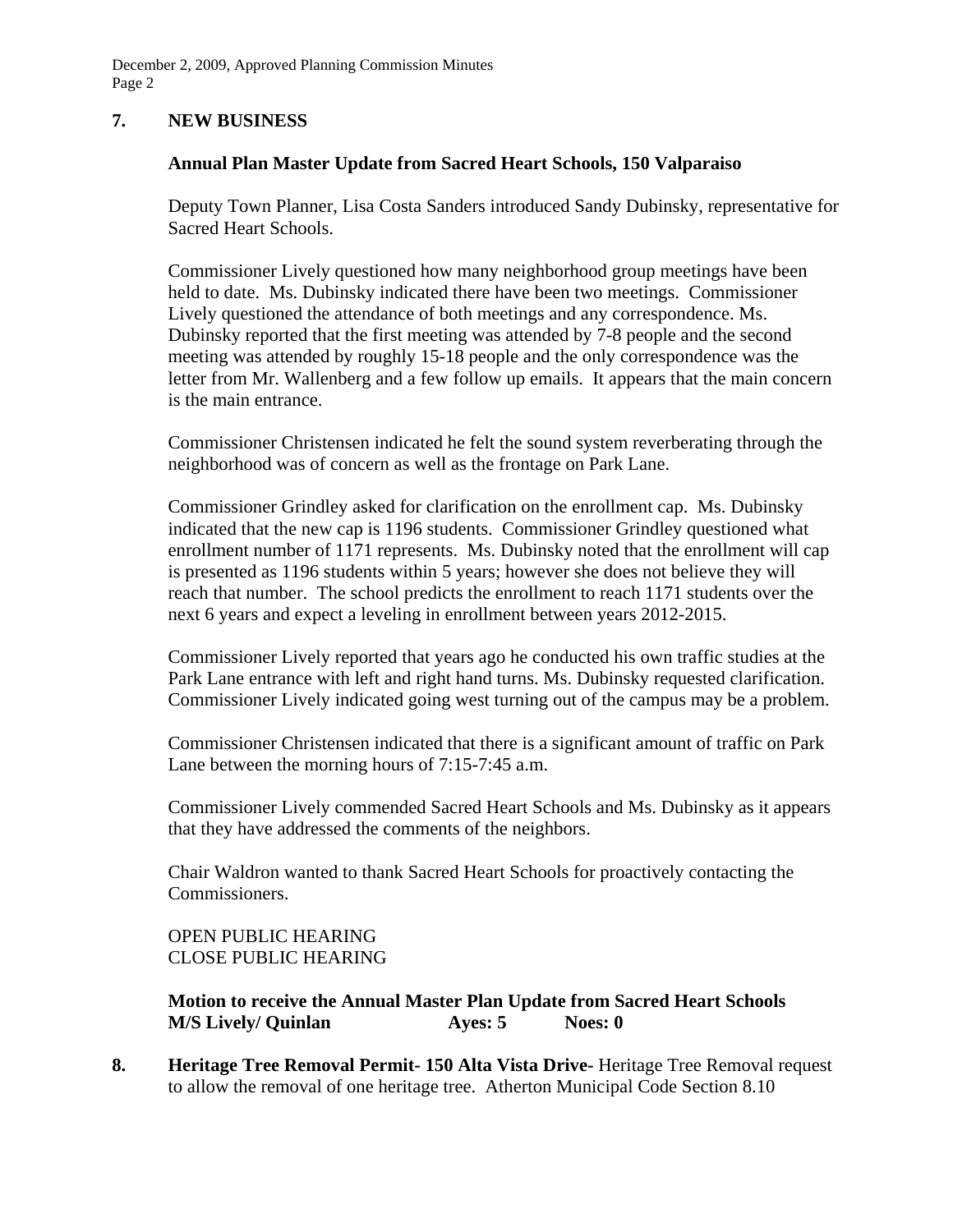December 2, 2009, Approved Planning Commission Minutes Page 3

> Deputy Town Planner, Lisa Costa Sanders presented the Staff report and noted that staff had difficulty in coming up with a recommendation on this item.

 Commissioner Christensen questioned how long it takes an Oak to grow to this size. Town Arborist, Kathy Hughes-Anderson indicated between 150-200 years.

#### OPEN PUBLIC HEARING

 Todd Spiegal, project Architect stated that they are only requesting the removal of tree #110.

 Commissioner Grindley questioned the "chapel" shown on the plans. Mr. Spiegel indicated it is designed as a private meditation area. Commissioner Grindley asked if it was enclosed. Mr. Spiegal responded in the affirmative.

 Commissioner Christensen questioned if the pad from the former residence is still in place at the site. Mr. Spiegal noted that they are slightly increasing the pad and cutting into the upslope.

 Commissioner Lively noted his question had been answered regarding the retaining wall type. Mr. Spiegal indicated it is a 5 foot fill wall on the downside. Commissioner Lively noted that if they were building just the tennis court without the viewing area and the lower level, there would be no issue with the tree. Mr. Spiegal responded that the footprint of the tennis court is regulation size and with the stairway on the upslope side they would still have to cut for the retaining wall, which would impact the roots of the tree.

 Commissioner Waldron questioned the viewing room. Mr. Spiegal noted it is set off the edge of the court.

 Commissioner Grindley asked if there was an edge around the court. Mr. Spiegal indicated there is.

 Commissioner Quinlan asked if they had spoken with the neighbors. Mr. Spiegal indicated they had not spoken with any neighbors. Commission Quinlan questioned if it is possible to slide the tennis court over. Mr. Spiegal noted that again it is at the pad and there is 20' differential in height and sliding it back or forth still impacts the tree.

 Commissioner Grindley asked if there was a special reason for the need to drive all the way around the house.

#### CLOSE PUBLIC HEARING

 Assistant City Attorney, Ben Winig noted that the Commission should state its basis for approval or denial.

Ms. Costa Sanders clarified the General Plan language.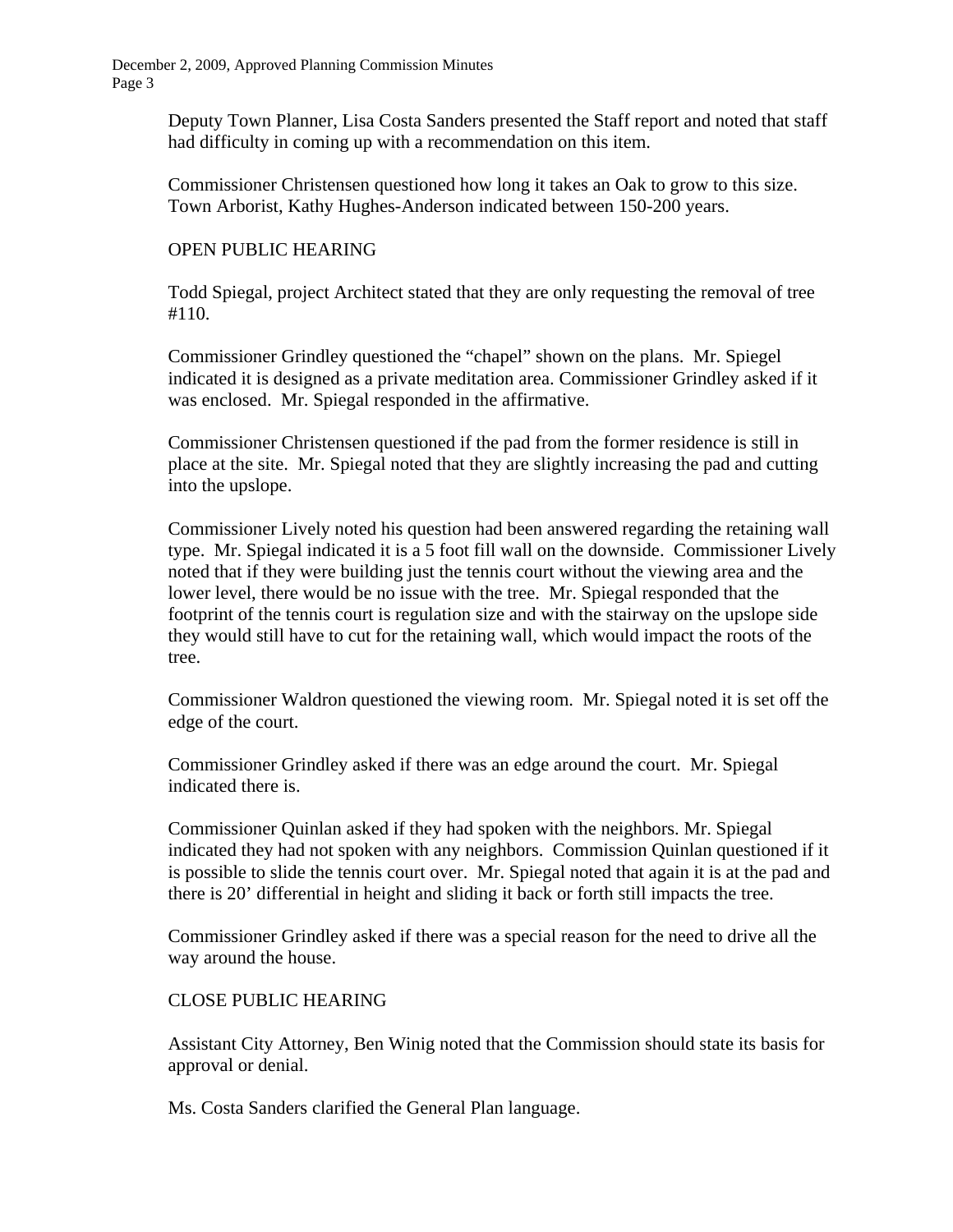Commissioner Grindley stated that he would not be in support of removal of the tree.

 Commissioner Christensen concurred with Commissioner Grindley; it is an outstanding Oak tree. He further noted that he'd rather see trees #120 and #121 be removed rather than #110.

 Commissioner Quinlan noted that he visited the site and walked the property. Although the architect noted that they are preserving a lot of trees he feels there would be a significant gap if tree #110 were removed. He further noted that the site is a large piece of property with a big slope and therefore would be limited options for a tennis court. Commissioner Quinlan concurred with Commissioner Christensen in that the trees on the down slope do not fair as well. Mr. Quinlan reviewed the General Plan and therefore would not support the removal of the tree.

 Commissioner Lively indicated he visited the site and agrees with Town Arborist, Kathy Hughes-Anderson and would not support the request.

 Chair Waldron indicated she visited the site and agrees that the tree is not the nicest tree on the property. She further noted that there are many other trees and noticed that there is a lot of work being done to preserve the other trees and therefore would support the removal.

### **MOTION to deny the proposed removal of one heritage tree at 150 Alta Vista Drive for reasons outlined in the Staff Report.**

**M/S Grindley/ Lively Ayes: 4** Noes: 1 (Waldron)

 **Chair Waldron advised of 10-day appeal period.**

**9. Heritage Tree Removal Permit- 49 James Avenue–**Heritage Tree Removal request to all the removal of one heritage tree. Atherton Municipal Code Section 8.10

Chair Waldron and Commissioner Lively excused themselves since they live within 500 feet of the property in discussion.

Deputy Town Planner, Lisa Costa Sanders presented the staff report and indicated Staff had difficulty providing a recommendation.

Commissioner Grindley noted that there are a lot of trees on the property.

Town Arborist, Kathy Hughes-Anderson also agreed and suggested smaller crowning trees be planted.

 Commissioner Quinlan noted there is a large Redwood cluster and questioned if their growth is inhibited. Ms. Hughes- Anderson indicated that there is some shading to this cluster and would take off and do very well if the requested tree were removed.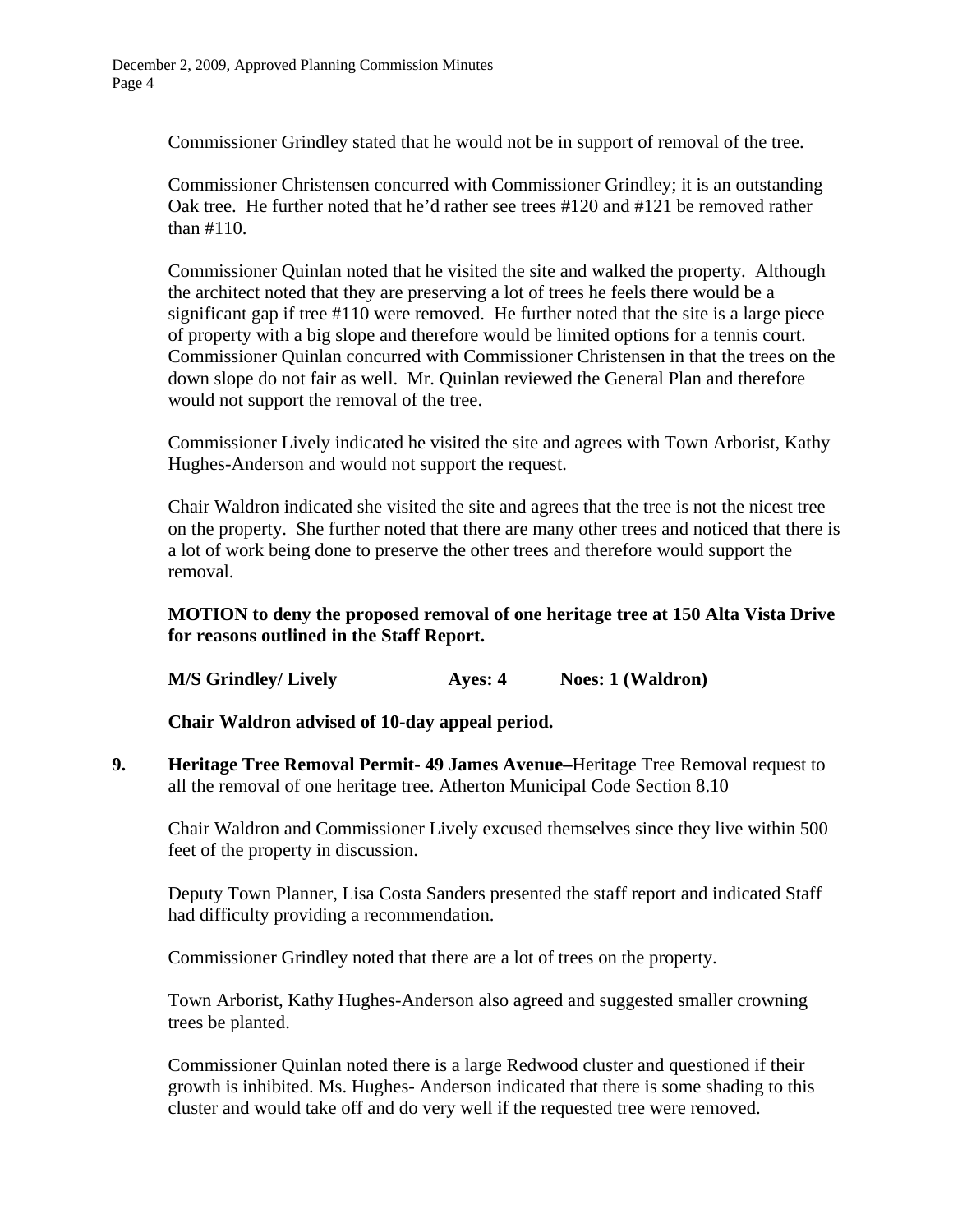Commissioner Christensen questioned the age of the Redwood tree. Ms. Hughes-Anderson indicated it is roughly between 50-60 years old, stating that Redwoods grow very fast.

### OPEN PUBLIC HEARING

 Gaurang Desai, property owner, reviewed the removal request and the planned improvements to the site. Mr. Desai noted that there has been no issue with his neighbors.

 Commissioner Grindley questioned if he has spoken with his neighbors to the north and west of this property. Mr. Desai indicated that he had to leave a note for one neighbor as he was not able to get a hold of them.

 Commissioner Christensen noted that he visited the site and indicated that there appears adequate space between the pool and the garage to construct a pool house. Mr. Desai noted that he did look at this as an option; however the edge of the pool house would go into the apron of the pool.

### CLOSE PUBLIC HEARING

 Commissioner Grindley noted that this request is a tough call. The lot is beautifully wooded and can see the logic behind the placement. He indicated that removal of the one Redwood tree is not a big loss; as Redwood trees are fast growing. Commissioner Grindley stated that he would support the request for removal.

 Commissioner Quinlan indicated he visited the site and also noted there are a lot of trees along the perimeter and throughout the property and expressed his support for the removal of the one heritage Redwood tree.

 Commissioner Christensen indicated he feels differently as this tree one of the largest trees on the property and according to his interpretation of the General Plan, it should be preserved and therefore would deny the application.

### **MOTION to approve the removal of one heritage tree at 49 James Avenue based on the following findings and with the conditions stated in the draft Heritage Tree Removal Certificate.**

#### **M/S Quinlan/Grindley Ayes: 2 Noes: 1 (Christensen) Findings:**

1. The removal of one heritage tree would not be contrary to the purpose and intent of the Atherton General Plan.

#### **Vice-Chair Christensen advised of 10-day appeal period.**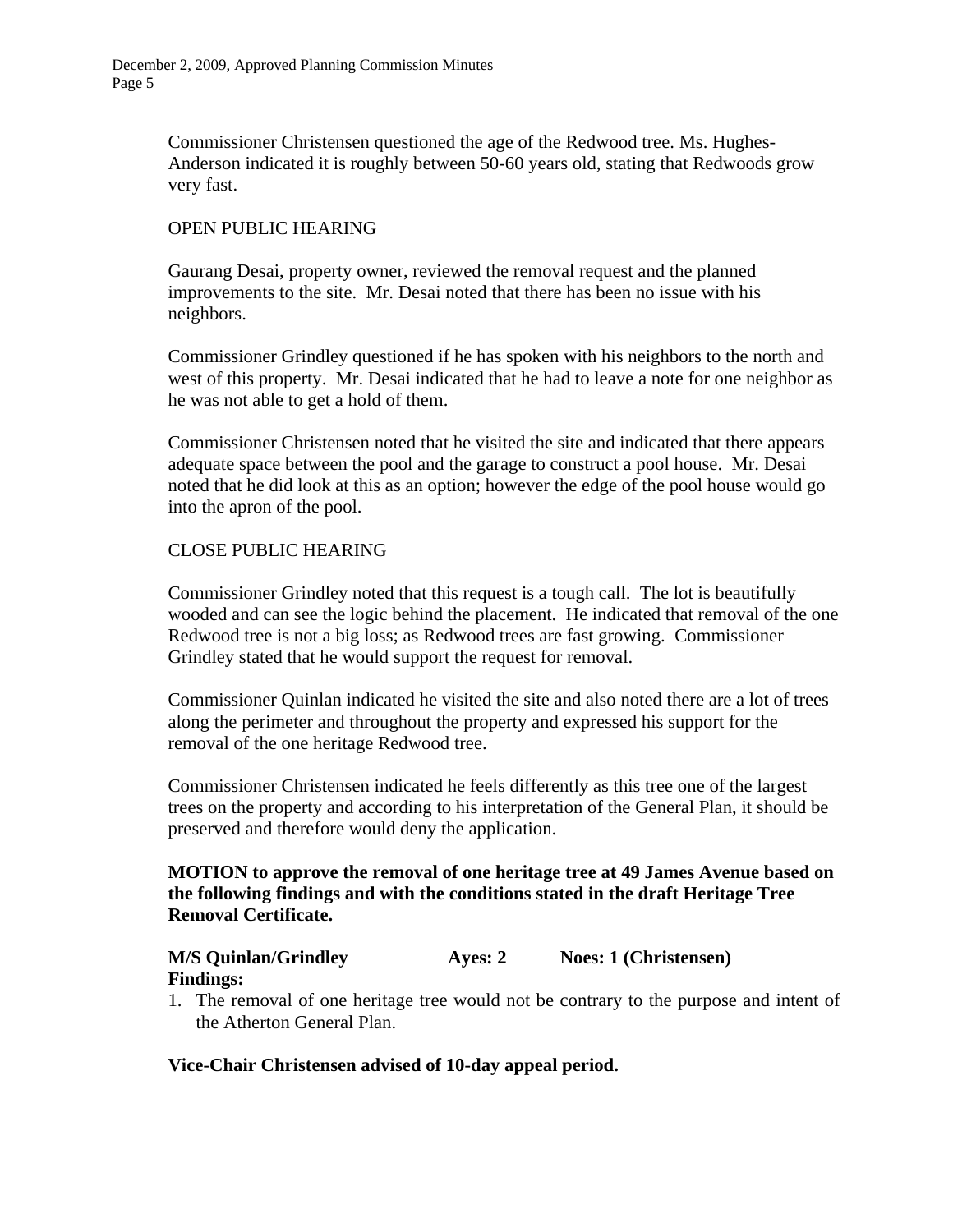December 2, 2009, Approved Planning Commission Minutes Page 6

**10. Variance-38 Almendral Avenue-** Variance to allow an accessory structure to be located in the front yard. Atherton Municipal Code Section 17.56

Deputy Town Planner, Lisa Costa Sanders presented the Staff report and indicated Staff's recommendation to deny the variance.

### OPEN PUBLIC HEARING

.

 Lars Herlitz, property owner, reviewed his request for the variance. He indicated that there are two different issues: the first is the fire station next door. Mr. Herlitz noted that they believed they would be able screen the fire station with landscaping. Unfortunately, all the plants they have tried have died. It may be due to the detergent the fire department uses to wash the engine every 72 hours. Mr. Herlitz noted that the second issue is the need for additional space, and although they looked into expanding above, the current house is too old and the foundation would not support a second story. He concluded that they are preserving all trees and have the support of their neighbors.

 Anthony Applewhite, 2 Southgate, indicated that his property was granted a Variance over 18 years ago and confirmed that the engines are washed every 72 hours. Mr. Applewhite acknowledged that the change would not disrupt the look and feel of the neighborhood and that the proposed garage would serve as permanent screening.

#### CLOSE PUBLIC HEARING

Chair Waldron indicated that the Fire Department should use a more "green" product.

 Commissioner Grindley indicated that there are extenuating circumstances and the owners have coped with this for 8 years and therefore would support the granting of the Variance.

 Commissioner Lively indicated he visited the property and talked with the applicant and would support the Variance with the additional conditions; that the garage shall always face inward; that the structure shall not have a window facing Almendral; and that exterior lighting shall be shielded and down lit.

 Commissioner Quinlan indicated that he to visited the site and talked with the applicant, however does not feel that living next to the fire station is a special circumstance and therefore would deny the request for the Variance.

 Commissioner Christensen indicated that the request is unique and there is only one other property like this and therefore would support the request for the Variance as the garage would provide screening, although he disagrees with Commissioner Lively regarding the condition he has proposed limiting a window facing the street.

 Chair Waldron noted that this is an unusual and difficult application. She indicated that she has reviewed the standards for granting a Variance and does not believe that this request meets those standards.